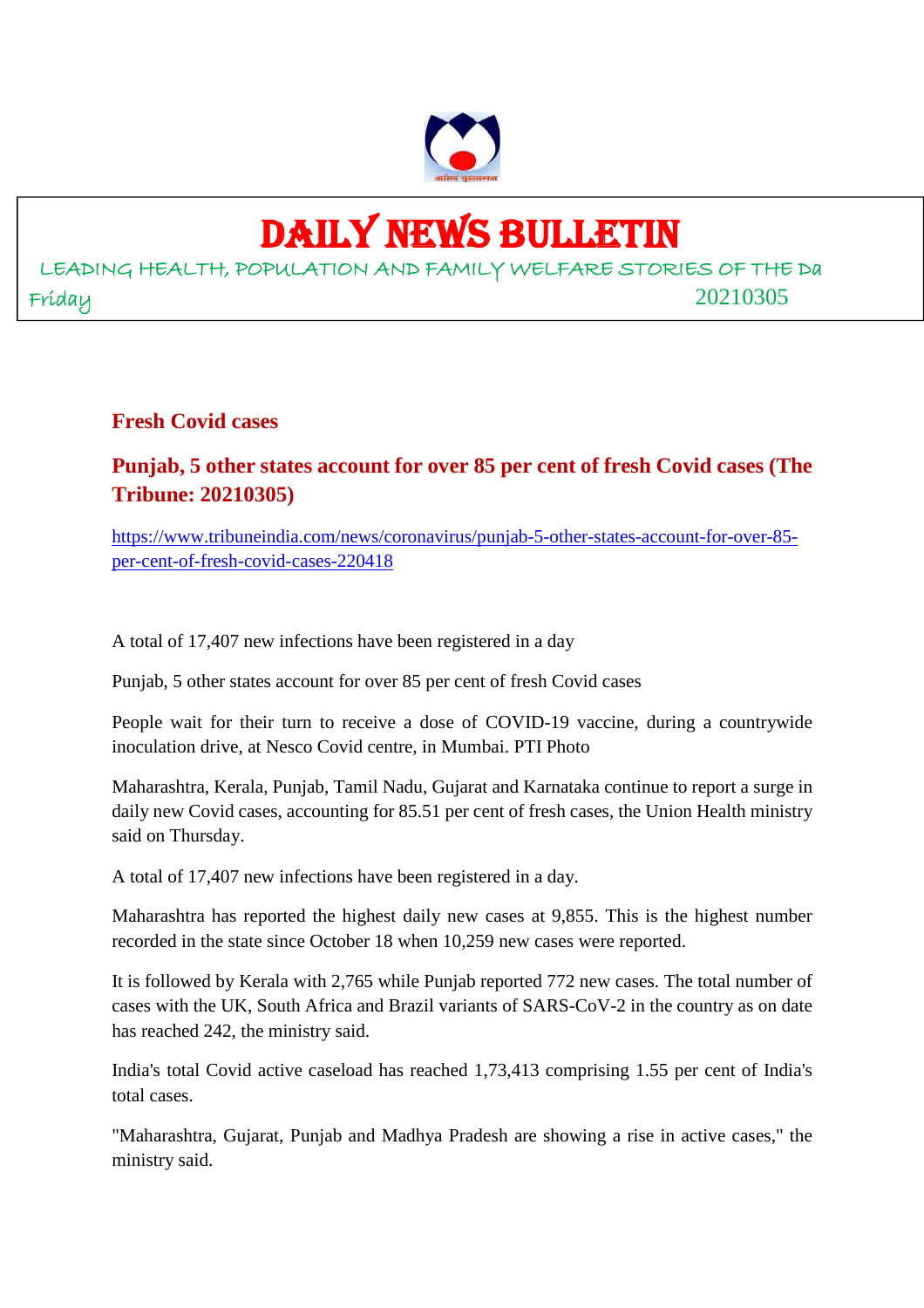Showcasing the change in active cases for states and UTs in a span of 24 hours, the ministry said Kerala, Uttar Pradesh, Jharkhand, Bihar and Assam witnessed a reduction in the active cases in 24 hours.

However, Maharashtra, Punjab, Rajasthan, Chhattisgarh, Madhya Pradesh, Haryana and Gujarat displayed a rise in active cases during the same time period, it said.

India's cumulative recovered cases are following a steadily rising trajectory and have surged to 1,08,26,075.

More than 1.66 crore vaccine doses have been administered through 3,23,064 sessions, as per the provisional report till Thursday 7 am.

These include 67,90,808 health care workers (HCWs 1st dose), 28,72,725 HCWs (2nd dose), 58,03,856 front line workers (FLWs 1st dose) and 4,202 FLWs (2nd Dose), 1,43,759 beneficiaries aged more than 45 years with specific co-morbidities (1st dose) and 10,00,698 beneficiaries aged more than 60 years.

As on day 47 of the vaccination drive (March 3), nearly 10 lakh vaccine doses were given. Of these, 8,31,590 beneficiaries were vaccinated across 10,849 sessions for 1st dose (HCWs and FLWs) and 1,62,862 HCWs and FLWs received 2nd dose of vaccine.

Besides, 89 deaths were reported in a span of 24 hours.

Six states account for 88.76 per cent of the new deaths. Maharashtra saw the maximum casualties (42). Kerala follows with 15 daily deaths and Punjab reported 12 deaths in the last 24 hours.

Twenty-three states and UTs have not reported any Covid deaths in the last 24 hours. These are Madhya Pradesh, Haryana, Rajasthan, Jammu and Kashmir, Odisha, Uttar Pradesh, Himachal Pradesh, Goa, Uttarakhand, Jharkhand, Puducherry, Assam, Lakshadweep, Nagaland, Sikkim, Ladakh, Tripura, Andaman Nicobar Islands, Manipur, Mizoram, Meghalaya, Daman and Diu and Dadra and Nagar Haveli and Arunachal Pradesh. PTI

#### **Phase 2 of vaccination drive**

#### **Phase 2 of vaccination drive stuck in first gearRajasthan leads the way among states but vaccine uptake still far from adequate (Hindustan Times: 20210305)**

https://epaper.hindustantimes.com/Home/ArticleView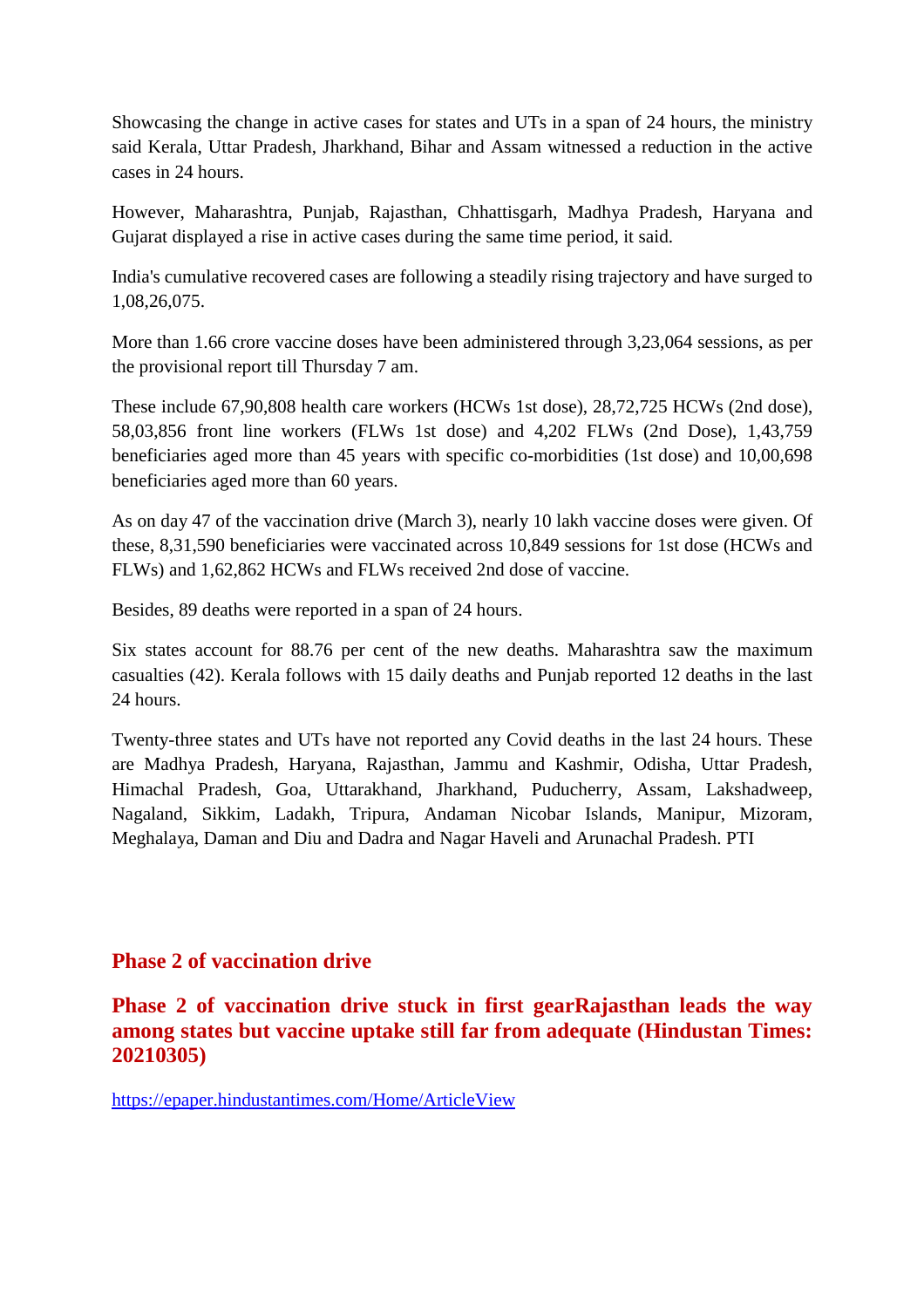# Who's ahead, and who's behind

In the first three days of the coronavirus vaccination drive phase 2, Rajasthan recorded the best turnout while Bihar and Uttar Pradesh have covered the fewest per capita



Rajasthan is the runaway leader in the first three days of the second phase of India's Covid-19 vaccination drive, having given doses to 5,187 per million residents, although an HT analysis of data from the first three days of the expanded drive indicates a slow start across the country.

Till Wednesday night, India vaccinated a total of 949,147 people, or 712 per million in Phase 2, which covers the most vulnerable sections of the general public. The government hopes that drafting more private hospitals to administer vaccines and keeping facilities open 24x7 will help increase the numbers. The government has previously said its ultimate target in this phase is 5 million shots a day.

Delhi, which gave shots to 1,679 people per million population in the second phase till Wednesday night, was in the second spot, while Odisha (1,283 doses per million) was third.

To be sure, the per-million metric provides an easy comparison, although a more accurate denominator is the number of people over the age of 60 and over 45 with co-morbidities  $-$  a number that wasn't immediately available for all states and Union territories. In all, the second phase of the drive is expected to cover 270 million people.

HT collated and analysed data for India's 20 most populated states. In the national capital, 33,259 people lined up to receive jabs in first three days of Phase 2 – an average of a little over 11,000 shots a day. In contrast, the three days before the start of the second phase, when only health care workers and front-line workers were getting jabs, the city averaged 19,176 shots a day. On average, 316,382 people have received shots every day across the country under Phase 2 — this has less than halved (653,565 doses administered per day) from the three days before the opening up of the drive.

In Bihar, the fewest people showed up to get shots in the first three days of Phase 2 — only 43 doses were administered per million residents in the state. Uttar Pradesh, with 60 shots per million, and Jharkhand (144 shots per million) accompanied it as the three worst-performing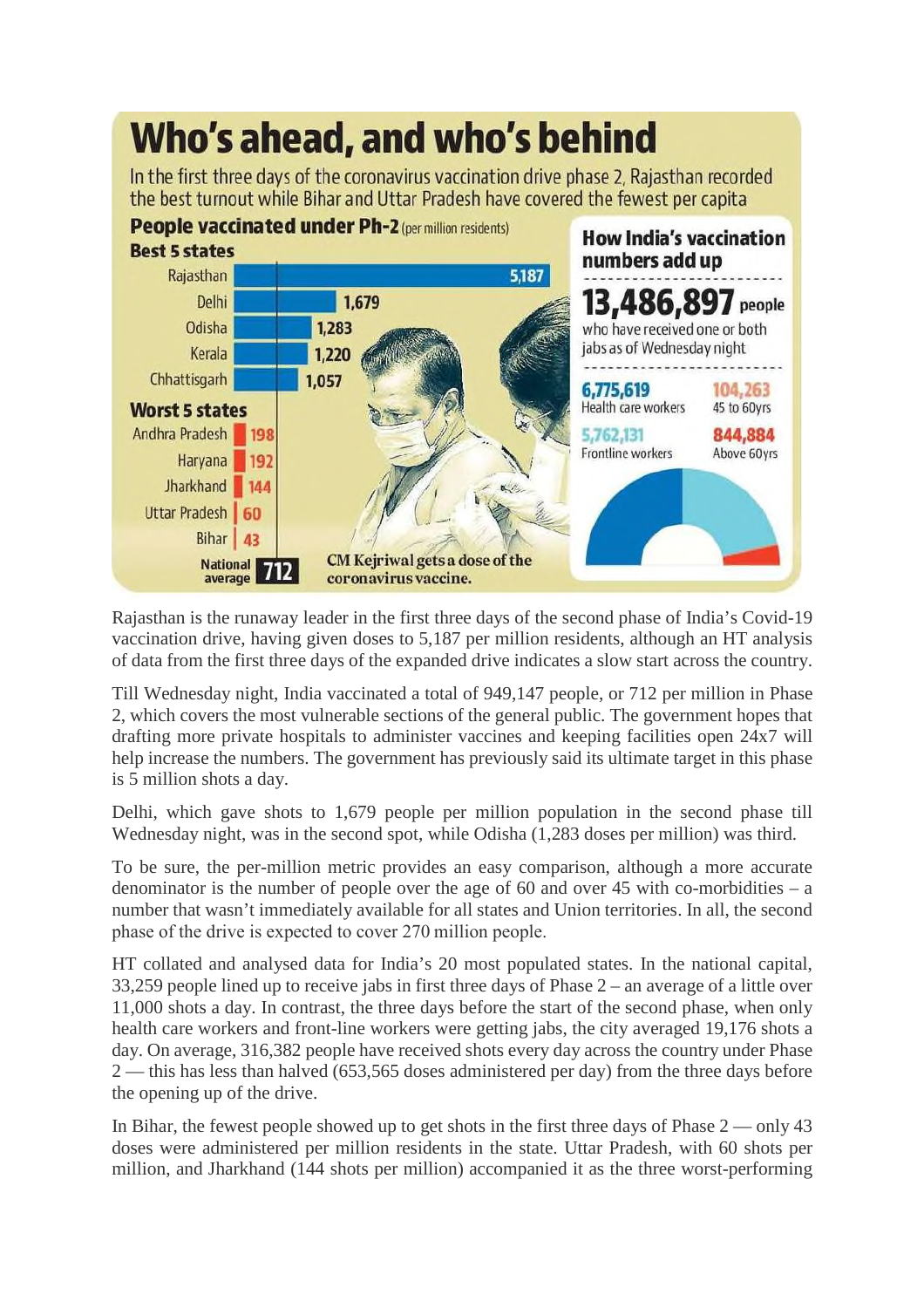states. Bihar and Uttar Pradesh's numbers were also skewed by their huge populations and the significant proportion of their population under the age of 18 (they are both among India's youngest states).

The numbers account for those vaccinated in the Phase 2 of the vaccination drive, which includes persons above 60 years of age and those who are 45 years or more and suffering from certain medical conditions. Overall, 949,147 people received shots in this category across India till Wednesday evening. On the other hand, 13 times as many (13.5 million people, or 10,118 per million population) people have received at least one shot under the first phase of the drive, which started on January 16.

Experts say there is a need to speed up the drive at least six to 10 times if the country plans to achieve its target of immunising 300 million people most at risk of exposure or death by August.

"So far we have immunised only 1% of our population, while Israel has immunised 85% and the US 23%. At the current pace, we will not be able to achieve the target even by the end of the year. We have to speed up the vaccination drive at least six to 10 times," said Dr SK Sarin, director of the Institute of Liver and Biliary Sciences, who headed the Delhi government's first committee on managing Covid-19 infections.

The first phase of the drive, which is still on, included health care and front-line workers. Of these, 6.8 million health care workers were administered at least one dose of the vaccine, while 2.8 million received both doses till Wednesday. Overall, a total of 16.3 million doses of vaccines have been administered across the country as of Wednesday – the 47th day of India's vaccination campaign.

The Union government, which was releasing daily vaccination bulletins that listed the breakup of state-wise figures for the first phase of the inoculation drive, has not done so in the first three days of Phase 2. In the absence of official data at the national level, HT's vaccination data was collated numbers from respective state governments.

With the threat of mutant variants of Sars-CoV-2 and some parts of the country witnessing an uptick in cases, director of Centre of Cellular and Molecular Biology Dr Rakesh Mishra agreed that the drive needs to pick pace. "The vaccination drive needs to be sped up to reach as many as possible as more and more vaccines become available," he said.

"I think, if we need to achieve our target we need to have vaccination in more places, we have to open it up in a manner that those who are willing to take the vaccine are allowed to come rather than calling people and them not turning up," said Dr Randeep Guleria, director, All India Institute of Medical Sciences. He said that people in the high risk group residing in regions seeing a spurt in infections should be immunised quickly "as it will help in decreasing the mortality and hospitalisations."

An editorial in HT recently called for more vaccines to be approved, that their sales in the open market be allowed, and that the drive be opened to anyone wanting to be vaccinated.

Dr Sarin said it's also important to make sure everyone living in regions such as Maharashtra seeing a surge in cases should be immunised on priority basis.

There were teething troubles reported on the first day of the drive's Phase 2. These issues appeared to be largely sorted by the second and third day, with very few problems reported.

"In the beginning there could have been issues as we are trying to vaccinate one-sixth of humanity, but it will all get streamlined as days progress. In fact, most issues faced on day one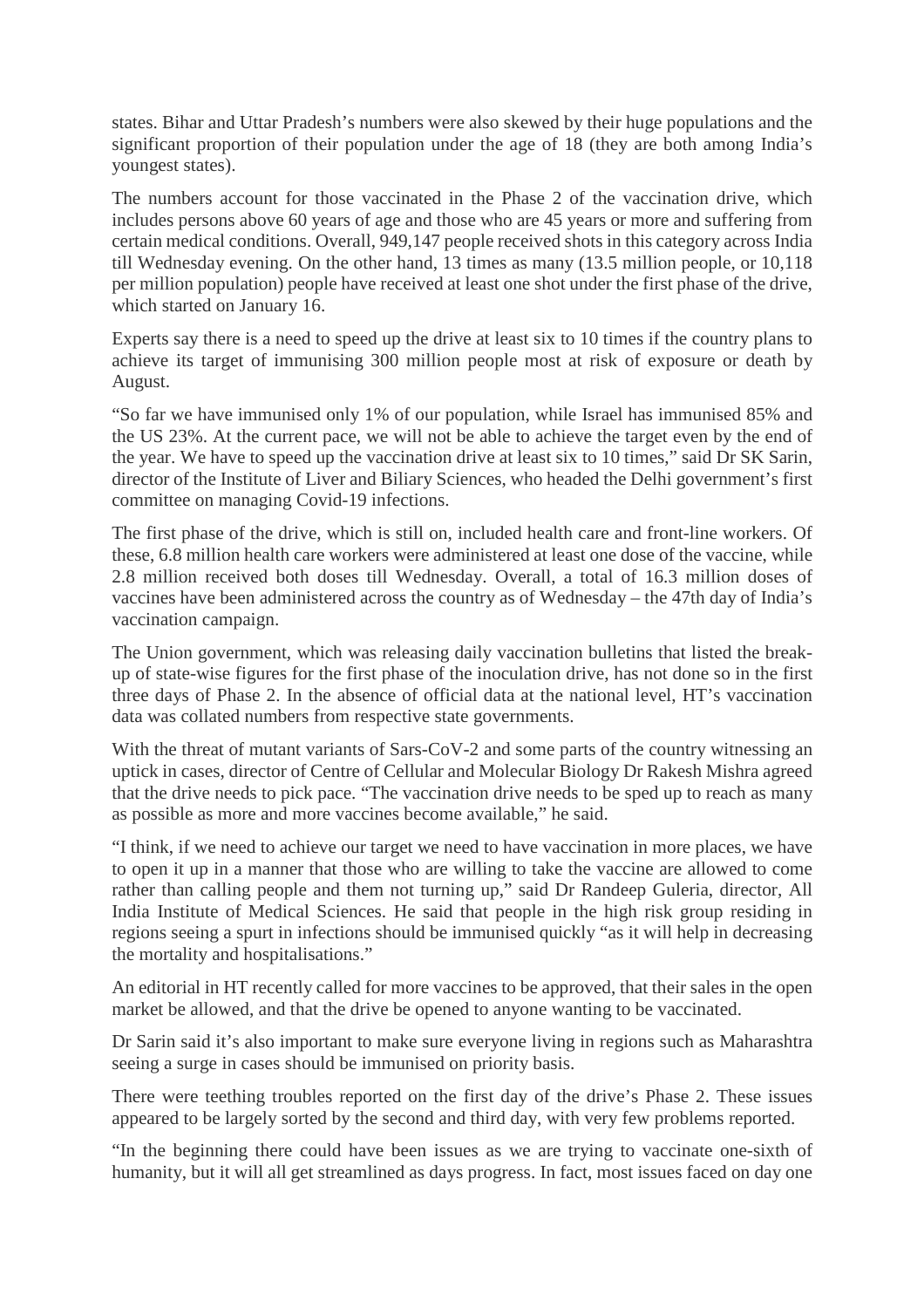have already been sorted," said RS Sharma, chairman empowered group on Covid vaccinations.

What is left is effective messaging to be able to overcome vaccine hesitancy among masses, say experts.

"In urban centres the turnout of individuals needing vaccination is usually not a problem; it is the semi-urban and rural areas that require more focus," said Dr MC Misra, former AIIMS director.

Dr K Srinath Reddy, founder, Public Health Foundation of India, added: "As more people get vaccinated, it builds confidence among those sitting on the fence. In a month or so it will be clear whether India will meet the target or not."

The Centre is looking at expanding coverage in coming weeks. "We currently have the capacity to vaccinate at least double of what we are doing now per day, and in coming weeks we will be scaling up. We are aiming at vaccinating 5 million individuals on a daily basis," said Dr NK Arora, member, National Task Force on Covid-related matters.

#### **Conid (The Asian Age: 20210305)**

http://onlineepaper.asianage.com/articledetailpage.aspx?id=15446915

# Pak league put off after Covid outbreak

Karachi, March 4: The<br>Pakistan Super League<br>was on Thursday postponed with immediate<br>effect after three more cricketers tested positive<br>for Covid-19, taking the<br>total number of cases in the T20 event to seven and the rate of event to several and<br>board to announce an<br>inquiry into the fiasco.<br>Out of the seven cases,<br>six are players while one

is a support staff member.<br>"Following a meeting Following a meeting<br>with the team owners and<br>considering the health<br>and wellbeing of all par-<br>ticipants is paramount,<br>the Pakistan Cricket<br>Board has decided to post-<br>mone the HRI. Pakistan pone the HBL Pakistan<br>Super League 6 with

immediate effect," the<br>Pakistan Cricket Board (PCB) said in a statement. "The decision was made<br>after seven cases were<br>reported in the competi-

tion, which had started on 20 February."<br>PCB CEO Wasim Khan said an inquiry will be conducted to understand<br>what went wrong.

"It is a great disappoint-<br>ment for us and we find ourselves in a situation<br>where we question where we question<br>whether we can provide<br>full protection for players as their health and well being comes above every-<br>thing else," Wasim Khan<br>told a press conference here "We looked at the option

Following a meeting<br>with the team owners and considering the health and well-being of all participants is paramount, the<br>Pakistan Cricket Board has decided to postpone the HBL Pakistan<br>Super League 6 with immediate effect.

#### - PAKISTAN CRICKET BOARD

of halting proceedings for<br>a few days but in the last few days there was huge<br>concern even among the franchises and players. "Collectively we could<br>have done a lot of things better and this is not a

blame game but we have to look with a microscope<br>at what went wrong and we have to provide confi-<br>dence and assurance in the future to touring<br>teams and players," he<br>added.

Khan said the priority of the board right now is to ensure that players are<br>able safely travel back to their respective destina-

tions.<br>"...We all had a responsi-<br>bility for self-policing and bility for self-policing and unfortunately we were not<br>able to do that."

The three players, who<br>have tested positive most recently, were not part of the sides that featured in<br>Wednesday's double-header, and had been tested in

the afternoon after showing symptoms.<br>Only 14 games could be

completed in the 34-match tournament.

The PCB said it "will<br>focus on the safe and<br>secure passage of all participants, and arrange<br>repeat PCR tests, vaccines and isolation facilities to participating the six participating<br>sides."<br>The board was apparent-

ly forced to take the deci-<br>sion after some of the foreign players and few local team officials expressed their concern over the sittheir concern over the situation and Australian all-<br>rounder, Dan Christian<br>decided to fly home immediately.

 $-PTI$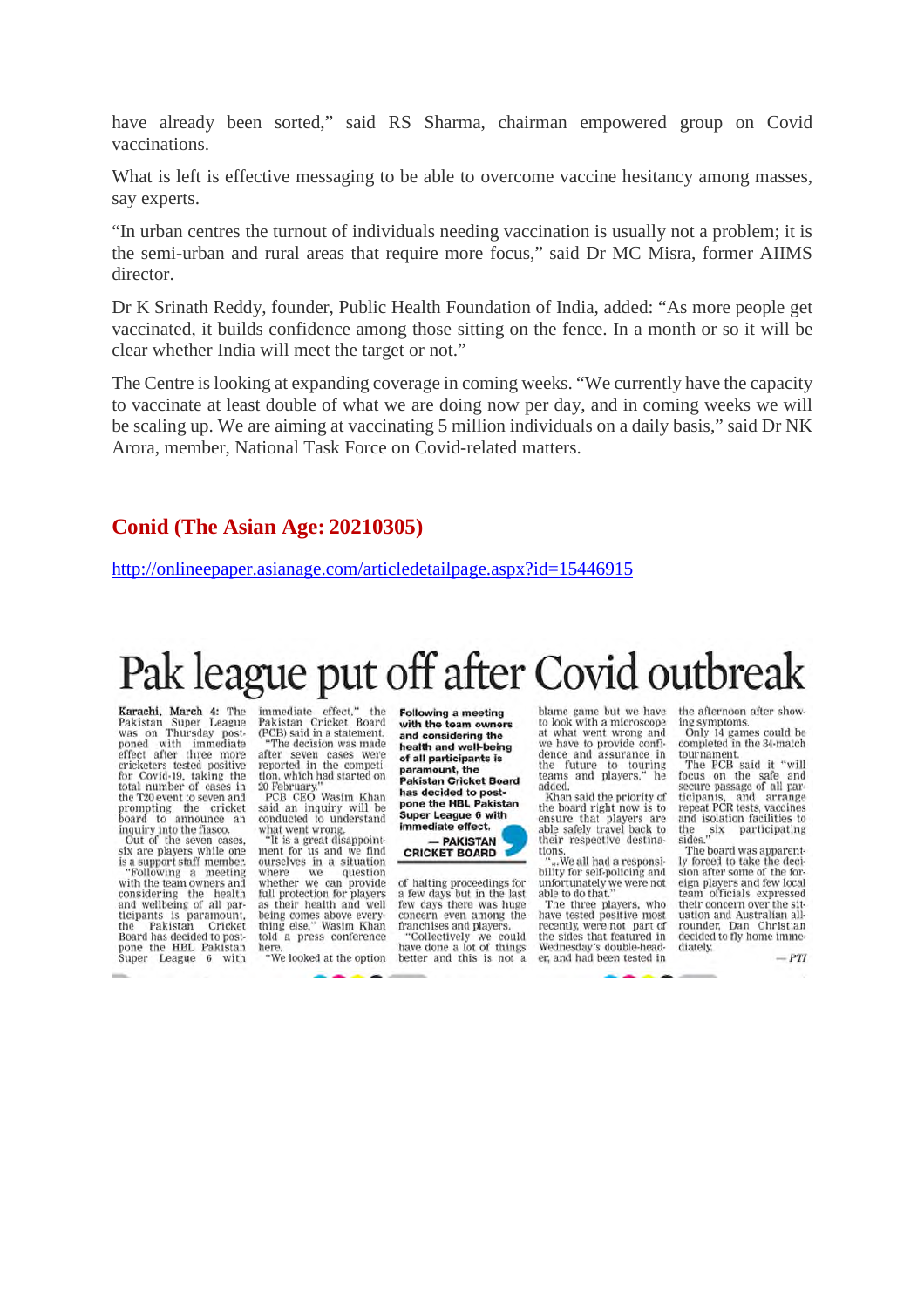#### **Vaccine Developer**

#### **Incentivising the Vaccine Developer (The Asian Age: 20210305)**

https://indianexpress.com/article/opinion/columns/incentivising-the-vaccine-developer-7214316/

Robust IP laws will spur innovations required to deal with a pandemic

VaccineAsked what they plan to do once they get vaccinated, Sonawane says he will resume his walk in the park, call back the help, and Lata will resume going downstairs for groceries. The foreign trips will have to wait until the pandemic recedes. (Representational)

Since the beginning of time, pandemics have found their way to make a mark on human history. Though the days of the Antonine Plague in 165 AD or the medieval Black Death that took over 200 million lives are far gone, today's global pandemic has proven to be just as terrifying.

Man's death at tractor rally: Delhi HC asks UP police to hand over post-mortem video

Special CBI court discharges ex-OSD to Satyendar Jain

Dwarka expressway may be open before 2022 I-Day: Gadkari

#### CLICK HERE FOR MORE

In midst of such chaos, however, pandemics have also pushed humans to ever-greater heights of science, innovation, and public health. The practice of "quarantine" for instance, or quaranta giorni, found its beginnings in the disease-ravaged coasts of Italy, where ships must drop anchor and isolate for 40 days. Nearly one year after the global pandemic changed our lives forever, we have witnessed a true breakthrough: Multiple viable vaccines have been developed, manufactured, and distributed to people.

Opinion |Indian industry has a critical role to play in Covid vaccination programme

As the race for the COVID-19 vaccine transitions into ever greater global distribution, the pall of fear brought by the pandemic promises to gradually lift. The private sector, with its unique know-how in R&D, manufacturing at scale, and logistics, will play a key role in ending this pandemic for good. But these companies cannot do so without IP protections. These laws do more than just protect years of investments and hours of research, they encourage good business practices. Let's take, for instance, a counterfeit product developed without IP—in fact, the producer stole someone else's IP. That producer, operating outside of this system, is not held to the same high standards of patient safety or efficacy. IP, then, helps to organise and formalise rules surrounding innovative products—ensuring that they can do the most good.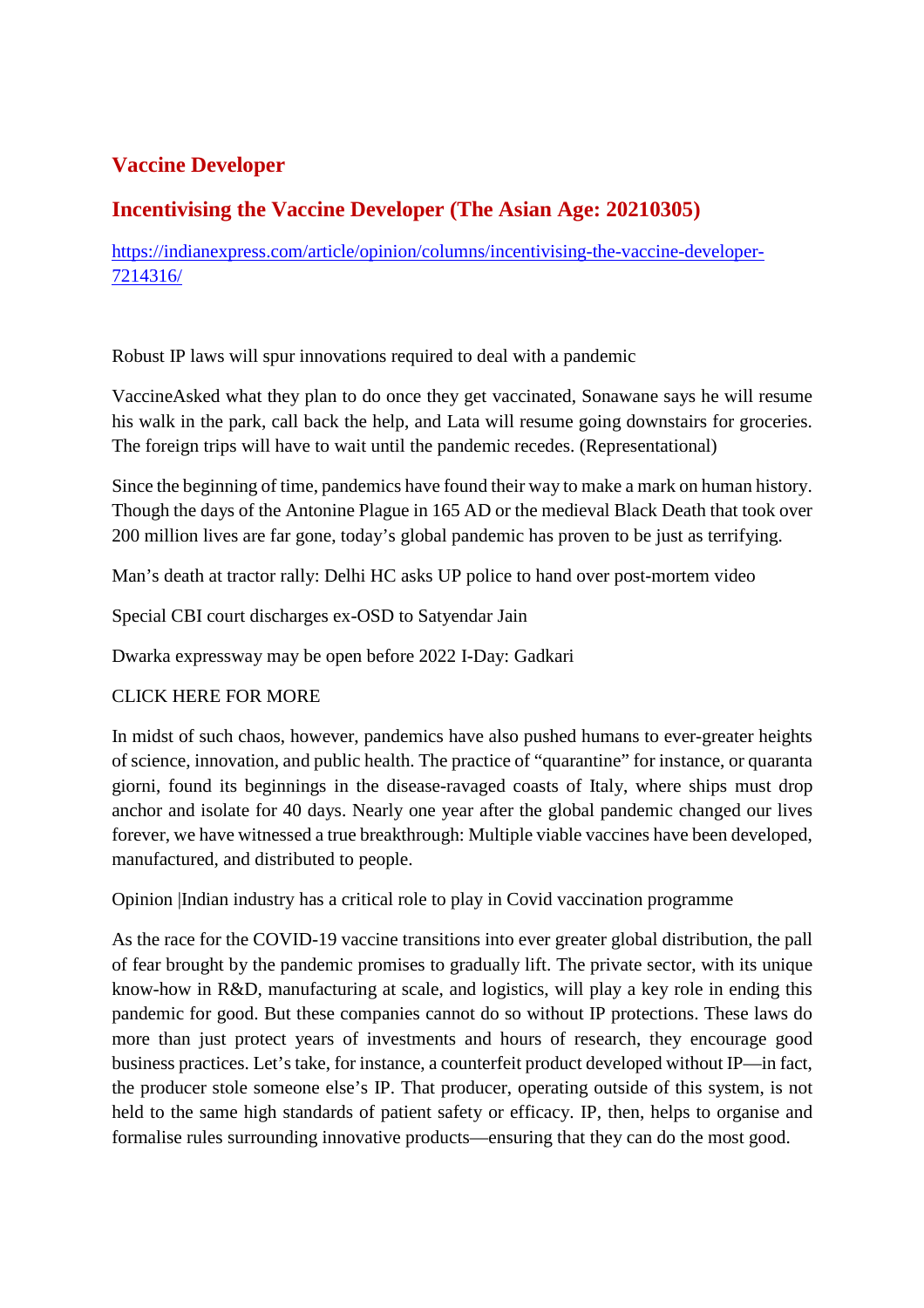At the same time, stakeholders are rightfully concerned about ensuring widespread, efficient access to COVID-19 vaccines and treatments. The Earth's population in 2020 was estimated to be nearly 8 billion people—no easy task, for sure. To address this challenge, some countries at the World Trade Organisation TRIPS Council have proposed overriding aspects of the global IP system to encourage greater access to vaccines and other pandemic solutions. No doubt, this proposal is well-intentioned—and attractive to countries like India, which must vaccinate more than 1 billion people. However, it is a solution in search of a problem, and disregards the role of IP laws in bringing us to the point where we can defeat this virus. The most promising vaccines, including those from Moderna, Pfizer, AstraZeneca, and others, were developed in the countries with the strongest IP systems. When such companies, with huge capital investments sunk into R&D enter markets where their research is likely to be replicated or stolen due to the absence of patent protection, it discourages them from bringing their wellresearched advancements to the world. Rather than upend the global intellectual property system that enables the development of solutions, the answer for India is to embrace a proven IP model and work with other countries on that basis to become an ever-greater supplier of innovative vaccines and treatments.

IP laws enable innovations that would simply not exist without significant financial and labour investments. The advancement of an ever-improving standard of care through breakthrough innovations and incremental improvements in therapies is at the core of a modern healthcare system. Over the years, researchers have toiled to perfect these products and improve the lives of people around the world. They have succeeded–effectively decreasing the disease burden of humankind's most life-threatening illnesses, including HIV-AIDS, cancer, and now, COVID-19. To secure as yet unmet health needs – including the next pandemic — it is vital that their ability to innovate is protected by a financial model that replenishes investments in a sustained pipeline of new research and development. Strong, transparent, reliable patent protections are a key first step. Patents are the ownership vehicle that enables investment in new capabilities and facilitates partnerships with stakeholders throughout a diverse innovation ecosystem.

India's relationship with global IP laws dates to the country's membership in the World Trade Organisation and the Trade-Related Aspects of Intellectual Property Rights Agreement (TRIPS). The TRIPS Agreement "sets the minimum standards of regulation of intellectual property laws by the member nations' governments and talks about the essential features of intellectual property laws". Countries like India, with the world's second-largest population, must necessarily consider the implications of IP laws for both innovation and access to innovative products, such as vaccines. Fortunately, a careful look at the economics of innovation argues that strong intellectual property laws promote both. And in the long-term, mere alignment with the minimum standards of the TRIPS Agreement should be seen as a stepping stone to a more ambitious framework of TRIPS-plus rules to enable the knowledgedriven economy –- the fourth industrial revolution – that Indian government and industry want to construct. To achieve that ambition, India must make a choice.

Fortunately, the trajectory that was launched with the 2016 National IPR Policy has been upwards. One recent signal of this sustained directional pivot for India was the signing of a Memorandum of Understanding between the DPIIT and the US Patent and Trademark Office.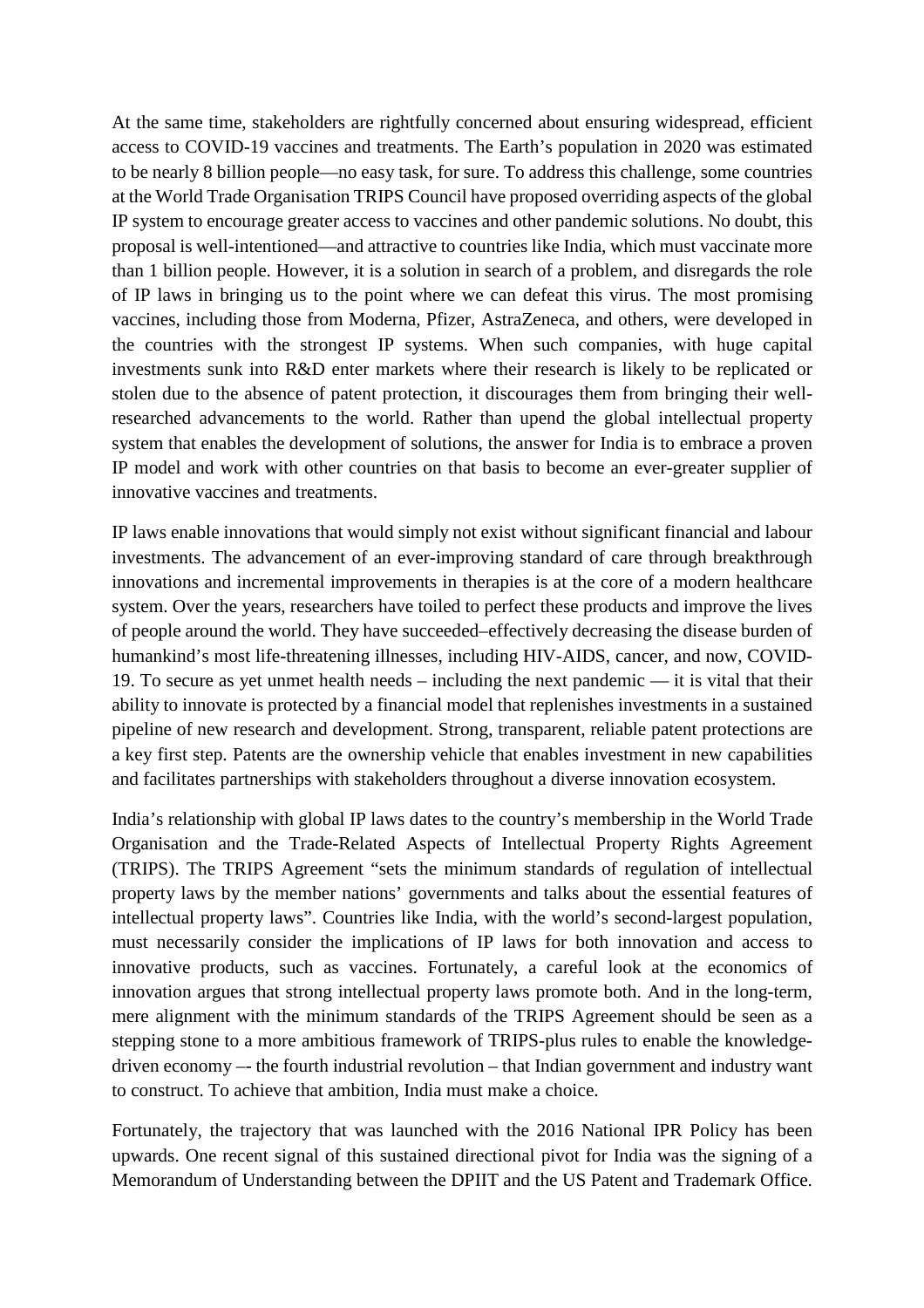This was the first time this workstream had been revived in a number of years, and shows India's enthusiasm to leverage its innovative strengths to lift up its domestic economy and drive global growth. At the same time, its posturing at the WTO TRIPS Council, driven by shortterm political considerations and despite the overwhelming evidence that IP is creating the availability of vaccines, has unfortunately clouded the narrative. Looking ahead, it would be a mistake to undermine the progress that has been achieved to date by reversing the very intellectual property policies that made it possible. The Indian governments have a critical role to play in delivering innovation to solve the pandemic to the global South. If it does so while reinforcing the multilateral IP architecture that has enabled a rapid and effective response to COVID-19 it will emerge as a stronger competitor than ever in the global knowledge economy.

The writer is senior Vice President, Global Innovation Policy Center, US Chamber of **Commerce** 

#### **Five nutritionist-approved**

#### **Five nutritionist-approved ways to stay hydrated (Indian Express: 20210305)**

https://indianexpress.com/article/lifestyle/health/best-ways-stay-hydrated-drinking-watertips-7200724/

Count on these essential tips to ensure you are drinking enough fluids

hydration, how to stay hydrated, indianexpress.com, indianexpress, dehydration, how to avoid dehydration, best ways to stay hydrated,Tips to stay hydrated. (Source: Getty Images/Thinkstock)

It is extremely important to keep oneself hydrated at all times. But some of us may not be consuming an adequate amount of water — eight to 10 glasses per day — that is crucial for the body's metabolic activity among other benefits.

If you too have not been having enough water or are bored of drinking plain water, here are some easy ways to help you stay hydrated, courtesy of nutritionist Munmun Ganeriwal.

"Drinking fluids is crucial to staying healthy and maintaining the function of every system in our body. Here are five best ways to stay hydrated," she said.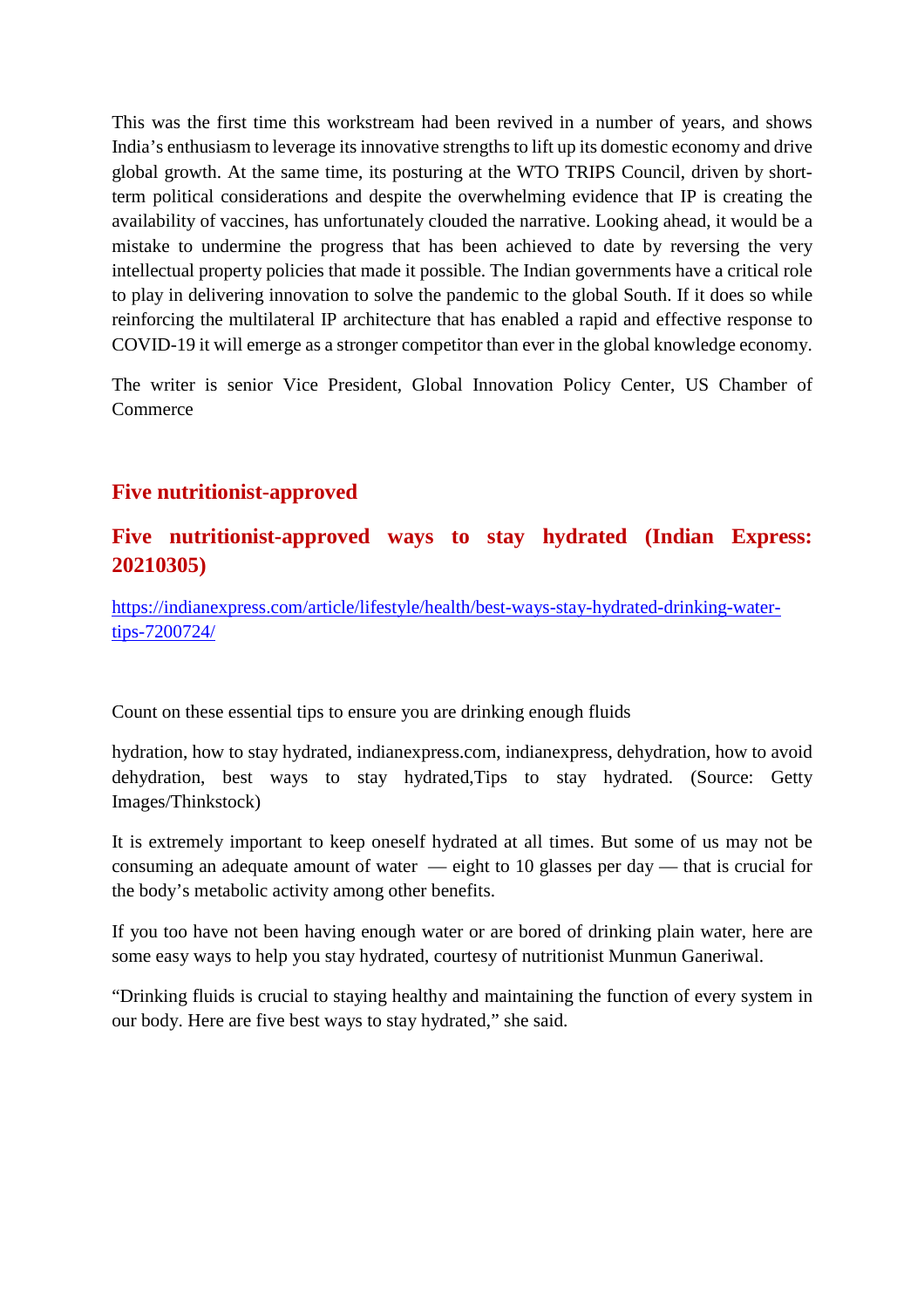Stress can impact your gut health; here's what you need to know

The brain and the gastrointestinal tract are intimately connected to each other, as a result of which, stress directly affects the gut

stress, how stress affects the body, stress management, stress and gut health, managing gut health, healthy living, indian express newsEarly life stress can impact the development of the nervous system, as well as how the body reacts. (Photo: Pixabay)

When it comes to health, its foremost nemesis is stress. You will notice that of the many conditions that plague health, most are caused by stress. Unfortunately, stress has permeated our lives. Among other things, it impacts gut health and in this article, we discuss more about it.

According to Dr Nutan Desai, senior consultant-gastroenterology at Fortis Hospital, Mulund, the expression of having 'butterflies in the stomach' is quite apposite, because our gastrointestinal tract is sensitive to emotion. "Anger, anxiety, sadness, elation — all these feelings have a close connection with the gut. Stress is associated with changes in gut bacteria, which in turn can influence mood. Thus, emotions can influence gut function," she explains.

The doctor says the brain and gastrointestinal tract are intimately connected to each other. While the gut has hundreds of millions of neurons (nerve cells) that can function independently and are in constant communication with the brain, stress can affect this brain-gut communication and may trigger pain, bloating, and gut discomfort. Long-term stress can cause constipation, diarrhoea, or an upset stomach, she explains.

"Early life stress can impact the development of the nervous system, as well as how the body reacts. These changes can increase the risk for gut diseases or dysfunction in the future. For instance, you may feel nauseated before giving a presentation, or feel intestinal pain during times of stress. Stress increases gut distress, and you may get a bout of diarrhoea or repeated urges to urinate during or following a stressful event.

"Stress can both delay emptying of stomach contents and speed up the passage of material through the intestines. This combination leads to abdominal pain and altered bowel habits. Additionally, acute psychological stress decreases a person's pain threshold," says Dr Desai.

\* When stressed, individuals may eat much more or much less than usual. Eating more food, or an increase in the use of alcohol or tobacco can result in heartburn or acid reflux. Unhealthy diets may deteriorate one's mood.

\* Stress or exhaustion can also increase the severity of regularly-occurring heartburn pain.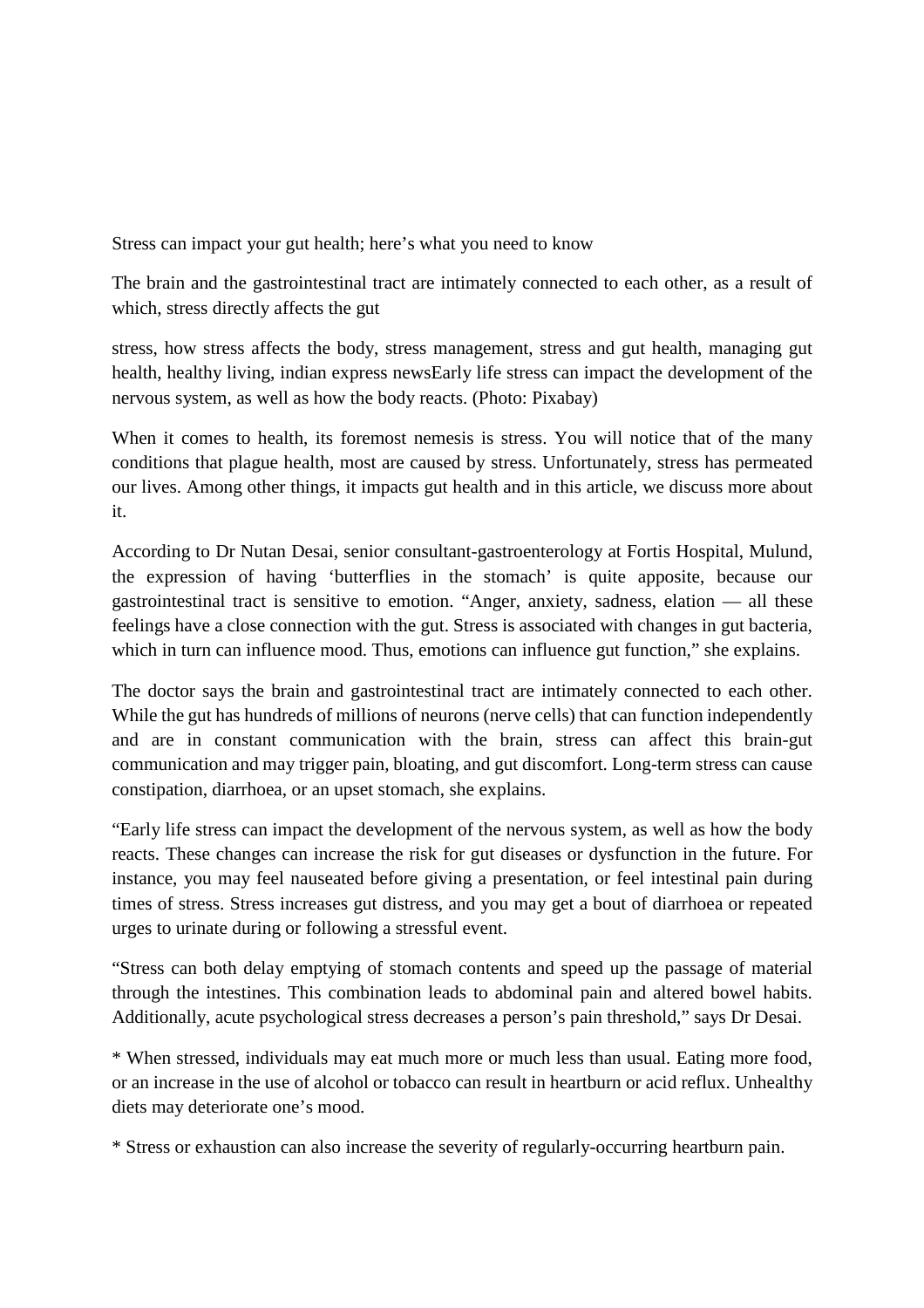\* A rare case of spasms in the esophagus can be set off by intense stress, and can be easily mistaken for a heart attack.

\* Stress may increase the amount of air that is swallowed, which increases burping, bloating and farting.

ALSO READ |How to manage stress eating while working from home

Symptoms of stress-related gut dysfunction

– Studies show that stressful life events are associated with the onset of symptoms or worsening of symptoms in several digestive conditions like inflammatory bowel disease, irritable bowel syndrome, gastroesophageal reflux disease, and peptic ulcers.

– Functional gastrointestinal disorders or FGID, which form 40 per cent of gastrointestinal cases, are worsened by stress.

#### **Covaxin**

#### **Efficacious too: On Covaxin (Indian Express: 20210305)**

https://www.thehindu.com/opinion/editorial/efficacious-too-the-hindu-editorial-on-covid-19 vaccine-covaxin/article33991750.ece

The restricted emergency use approval of Covaxin should now be revised

Vaccine efficacy of 80.6% for Bharat Biotech's Covaxin at the first interim analysis of phase-3 trials in India is indeed promising, though it took two months for the data to become available after the vaccine was approved for 'restricted emergency use' by the Indian drug regulator. The vaccine efficacy was measured based on symptomatic COVID-19 disease — mild, moderate or severe — two weeks after the second dose. The interim analysis undertaken at the first endpoint of 43 COVID-19 cases in the phase-3 trial carried out across 26 sites in India found 36 cases in the placebo group while only seven COVID-19 cases in the arm that received two doses of the vaccine given 28 days apart. The phase-3 trial that began last November recruited 25,800 participants, with one half receiving the vaccine and the other, a placebo. While the phase-3 trial will continue till 130 participants in both groups put together develop COVID-19 disease, another interim analysis will be carried out when there are 87 cases. Covaxin's efficacy of 80.6% at first interim analysis is higher than AstraZeneca/Covishield vaccine efficacy of 55.1% when the second dose is administered less than six weeks after the first; in India, the second dose of Covishield is approved for four-six weeks after the first. Also, the phase-3 trial recruited 2,433 participants over the age of 60 and included 4,500 people with comorbidities. However, those with severe and/or uncontrolled comorbidities were not recruited.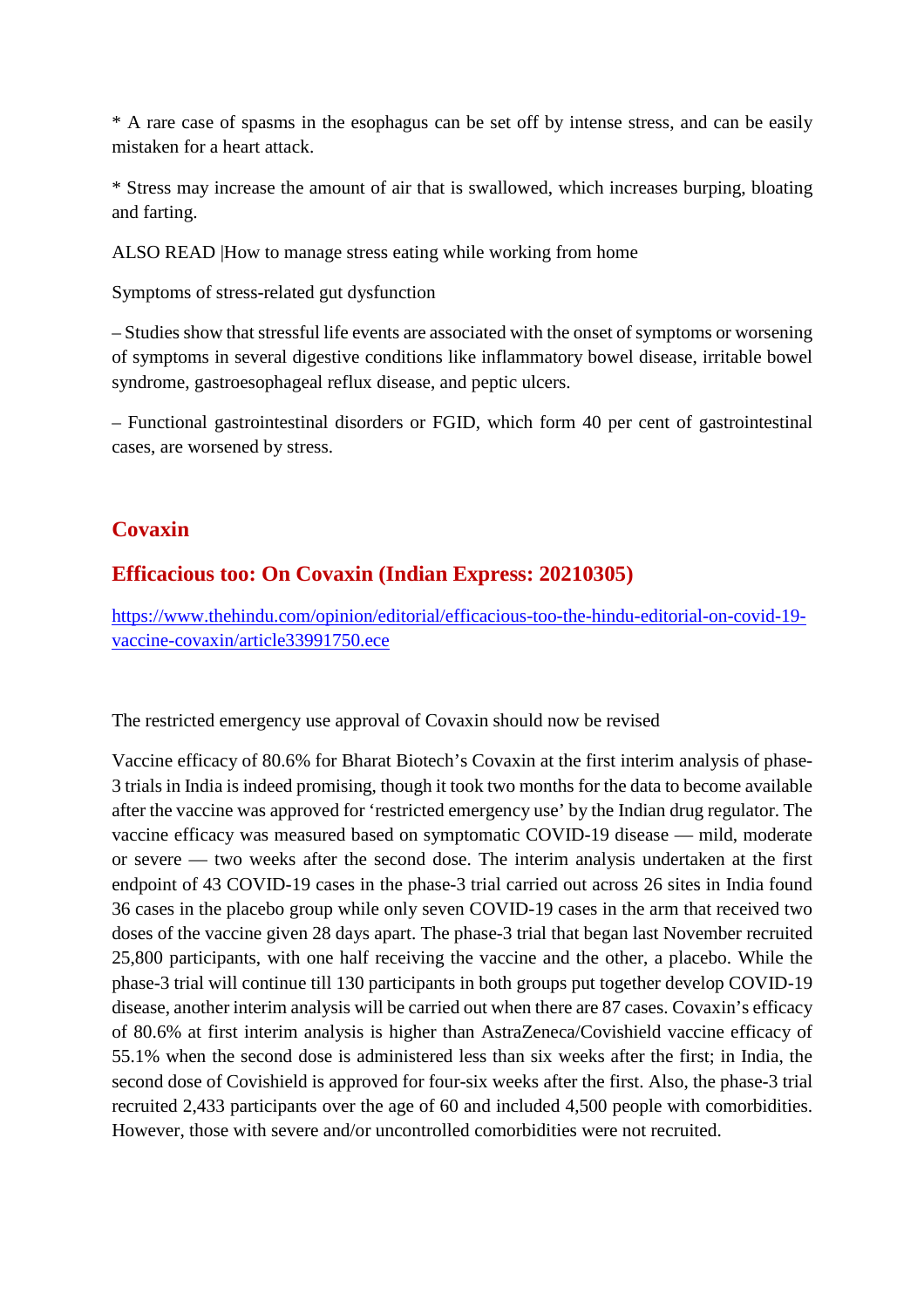As per the phase-1 data published in The Lancet Infectious Diseases and a preprint of the phase-2 trial, Covaxin appears to be safe and highly immunogenic, and has also been found to be effective against the B.1.1.7 variant first found in Britain. While Covaxin accounts for less than 10% of all COVID-19 vaccinations in India, the absolute number of vaccinations as on March 3 stands at over 1.6 crore. No deaths associated with this vaccine have been reported so far. Though the first interim analysis is based on 43 cases, which is smaller when compared with other vaccines that have been approved by other regulators, the vaccine appears safe and efficacious in phase-3 and early stages of human trials and animal studies. The Indian regulator should therefore revise the restricted emergency use approval such that Covaxin is treated on a par with Covishield and should no longer seek additional precautions in the form of signed consent before vaccination and also remove the label "clinical trial mode" from the approval; their continuation would send a wrong signal about its safety and efficacy. With a narrow window of opportunity available to vaccinate people before a second wave probably sets in or dangerous variants get established, India can ill afford to have roadblocks in the uptake of either vaccine.

#### Coronavirus (Hindustan: 20210305)

https://epaper.livehindustan.com/imageview\_677454\_85228028\_4\_1\_05-03-2021\_3\_i\_1\_sf.html

### संकट :भारत नए कोरोना केस में १७वें से पांचवें नंबर पर आया

173413

नई दिल्ली | हिन्दुस्तान ब्यूरो .<br>देश में कोरोना के नए मरीजों की संख्या में तेज बढ़ोतरी ने चिंता बढ़ा दी .<br>है। करीब दो महीने के अंदर प्रतिदिन पिल्नने वाले नए प्रगीलों की संस्था हुस -<br>कदर बढ़ी कि भारत 17वें स्थान से पांचवें स्थान पर पहुंच गया। सिर्फ अमेरिका, ब्राजील, इटली और फ्रांस ना सम्मा, जानारा, ३००१ जारतम्<br>ही अब भारत से आगे हैं, जहां नए<br>मामले तेजी से सामने आ रहे हैं।

छह राज्य चपेट में: स्वास्थ्य मंत्रालय के मुताबिक, गुरुवार को<br>17,407 नए मरीज मिले जो पिछले करीब एक महीने में सर्वाधिक संख्या है। इससे पहले 29 जनवरी को 18.855 केस आए थे। महाराष्ट

70020 143127 04 - 10<br>फरवरी -<br>11-17 - 18-25 - 26 फरवरी<br>फरवरी - 104 मार्च .<br>केरल, पंजाब, तमिलनाड, गजरात और कर्नाटक में तेजी से नए मामले बढ़ रहे। महाराष्ट्र में तो गुरुवार को फिर करीब नौ हजार केस दर्ज किए गए। कर्नाटक-पंजाब में रोजाना 500 से ज्यादा मरीज आने लगे हैं।

हर हफ्ते बढ रहे नए मामले

78949

100504

110009

 $\overline{20}$  $\overline{2\delta}$  $28$  $-$  फरवरी -, दिल्ली में भी लगातार तीन दिन से मरीजों की संख्या बढ़ रही है। इससे .<br>सक्रिय मामलों की संख्या 1700 को पार कर गई है। 24 जनवरी के बाद यह सबसे बड़ी संख्या है सक्रिय मामलों में 13वें स्थान पर:

सकिय मरीजों में

146907

164511

बड़ा उछाल

96.8 96.5  $\overline{\mathfrak{a}}$ 稻 मार्च .<br>देश में महामारी से मरने वाले लोगों की संख्या में कमी हो रही है. लेकिन सक्रिय मरीजों की संख्या बढ़ी है। इसमामले में भारत 13वें स्थान पर है। डब्ल्यूएचओ ने फिर दुनिया को चेतावाः विश्व स्वास्थ्य संगठन के

 $$97.03$ 97.0 20 24  $\overline{28}$  $04$  $- \frac{1}{10000}$ ⊋ न्तं यूरोपीय मामलों के निदेशक हंस क्लूगे .<br>ने गरुवार को चेताया कि यरोपीय देश फिर गंभीर संक्रमण की चपेट में आ रहे हैं। दो महीने बाद नए मरीजों में नौ फीसदी का इजाफा दर्ज किया गया है। दनिया को सतर्क रहने की जरूरत है।

97.27 97.25

 $97.3$ 

स्वस्थ होने की दर में गिरावट (%)

97.10

सुकुन : 23 राज्यों में एक भी मौत नहीं हुई

- स्वास्थ्य मंत्रालय ने बताया,गुरुवार<br>को २३ राज्यो/ केंद्रशासित प्रदेशों में कोरोना से किसी की मौत नहीं ● इनमें उत्तर प्रदेश, हरियाणा, मध्य<br>■ प्रदेश, उत्तराखंड, झारखंड और
- गतरणार भी शामिल है राजस्थान ना सामल ह<br>बिहार, ओडिशा समेत पांच राज्यों में<br>ठीक होने वालों की दर 99 फीसदी
- से ज्यादा. अरुणाचल में ९९.७% • केरल, उत्तर प्रदेश, झारखंड, बिहार और असम में सक्रिय मरीज घटे
- 85.51% नए मामले महाराष्ट्र केरल, पंजाब, तमिलनाडु, गुजरात और कर्नाटक से से आ रहे

**Corona Infection (Hindustan: 20210305)**

https://epaper.livehindustan.com/imageview\_677455\_85194942\_4\_1\_05-03-2021 4 i 1 sf.html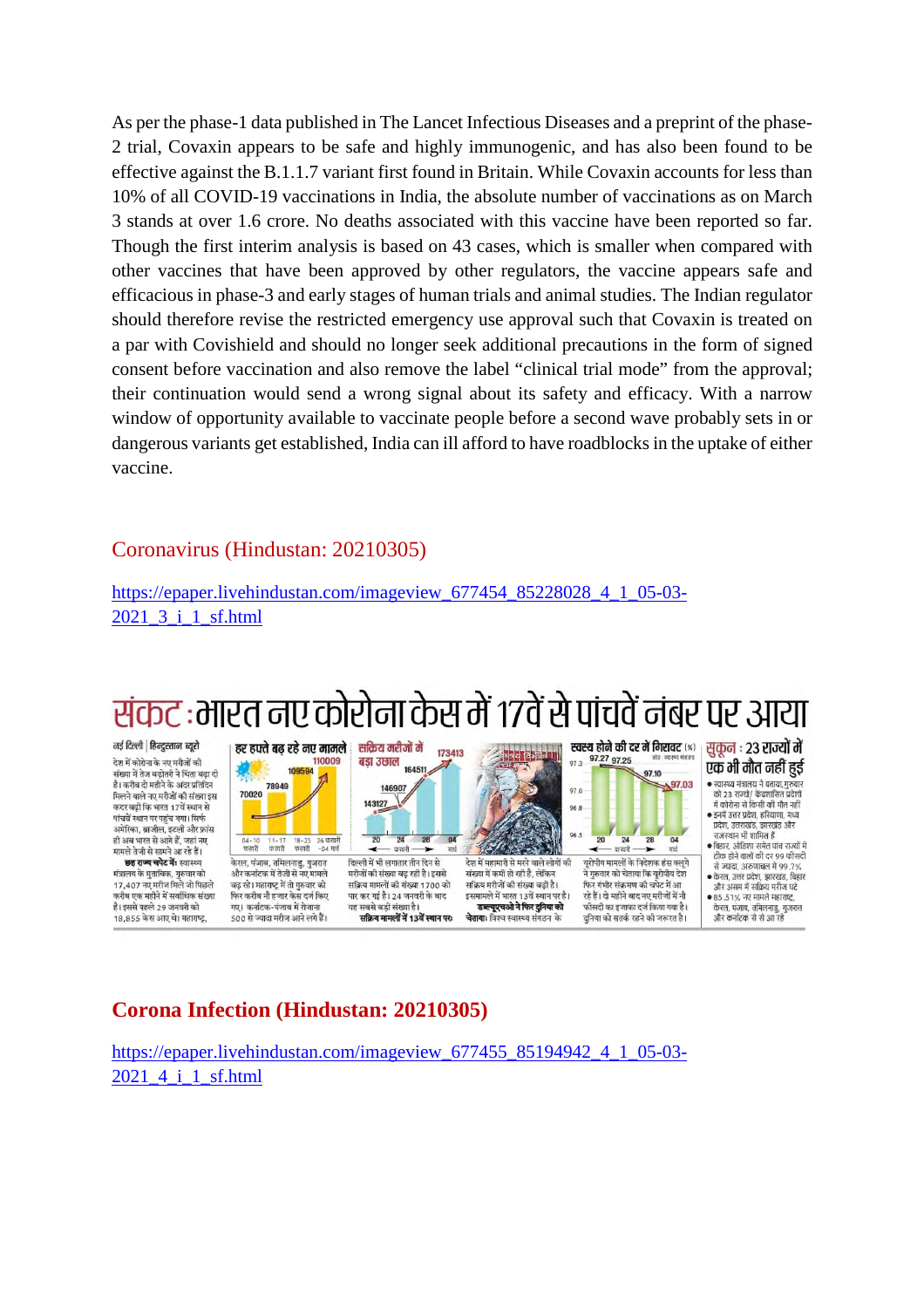# कोरोना के सक्रिय मरीजों की संख्या १७०० के पार

 $26$  , नए मरीज मिले गुरुवार<br>को कोरोना के, एक व्यक्ति की मौत हो गई

22972 और आरटीपीसीआर से 43460 लोगों की जांच की गई। जांच संक्रमण की दर 0.39 फीसदी दर्ज हुई। कोरोना को लेकर अब तक 12622319 सैंपल की जांच हो चुकी है। होम आइसोलेशन में 870 मरीजों का उपचार जारी है। जबकि अस्पताल में कोरोना के इलाज के लिए 565 मरीज भर्ती हैं। अलग-अलग अस्पतालों में 5144 बेड खाली है। कंटेनमेंट जोन की संख्या 585 हो गई है।

नई दिल्ली | कार्यालय संवाददाता

राजधानी में कोरोना के मामलों में मार्च महीने से इजाफा जारी है। गुरुवार को कोरोना के नए 261 मरीजमिले। इसके साथ ही कोरोना के सक्रिय मरीजों की संख्या 1700 के पार पहुंच गई। दिल्ली में कोरोना के 1701 सक्रिय मरीज हैं। स्वास्थ्य विभाग द्वारा जारी बुलेटिन .<br>के अनुसार गुरुवार को कोरोना से ठीक होने वाले मरीजों की संख्या 143 रही। जबकि कोरोना के चलते एक व्यक्ति की मौत हो गई। 66,432 सैंपल की जांच हुई। इसमें रैपिड एंटीजन टेस्ट से

#### **Vaccination (Hindustan: 20210305)**

https://epaper.livehindustan.com/imageview\_677455\_85207462\_4\_1\_05-03- 2021\_4\_i\_1\_sf.html